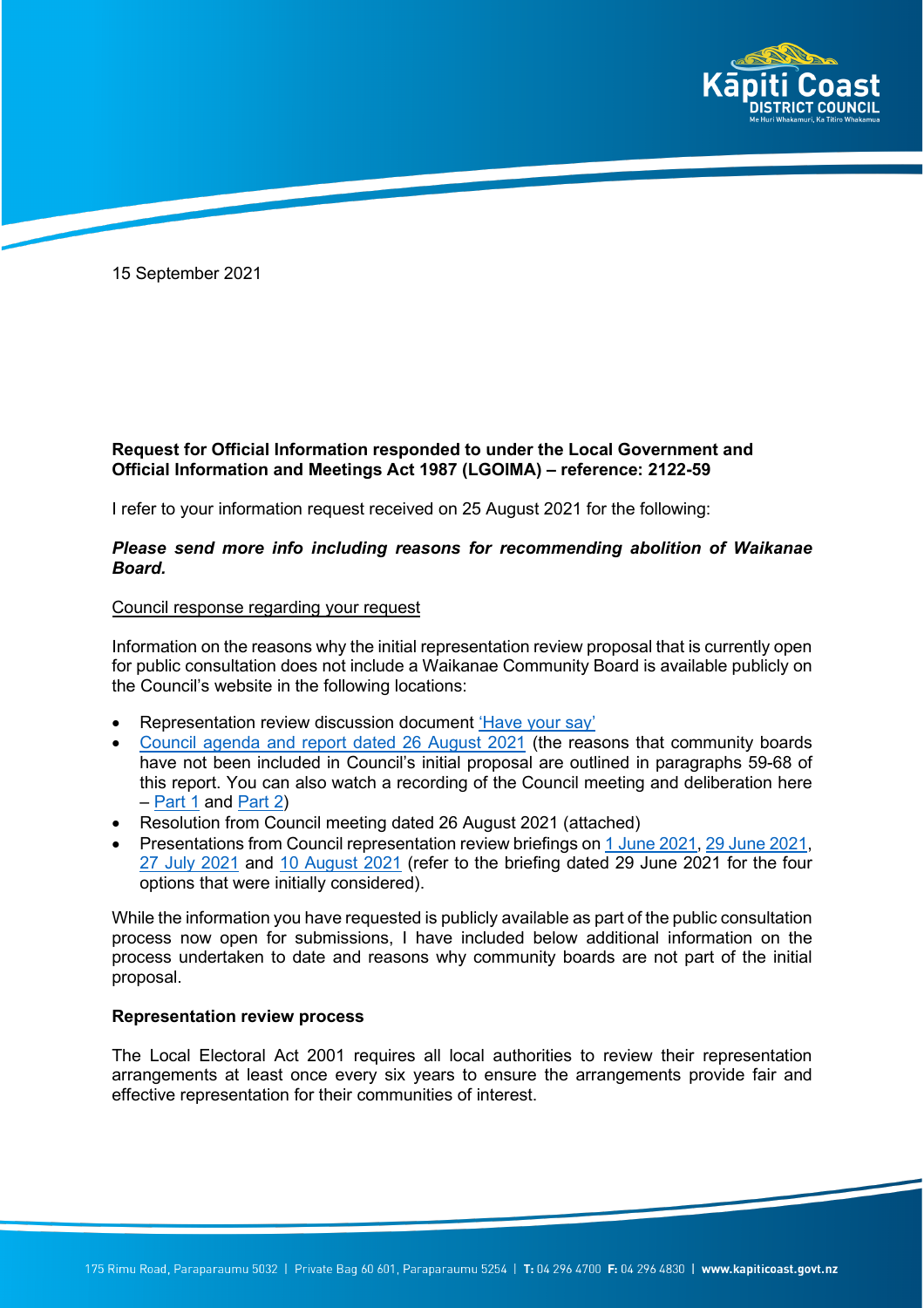

One of the things all local authorities are legislatively required to consider as part of a representation review is whether or not to have community boards and, if so, how many and what their boundaries and membership should be.

The current representation arrangements for Kāpiti Coast District Council have been in place since 2004. As you may be aware, the current model has four community boards across the district, including the Waikanae Community Board.

On 29 October 2020, Councillors resolved to adopt a Council-led representation review process involving a staff-led project team to manage the representation review. The project team was established in November 2020 and is resourced by staff supported by Election Services for specialist support on legal and technical requirements, and independent designresearch company Empathy Design for specialist support with community engagement and design research (engagement and research).

On 1 June 2021 Empathy Design presented the preliminary engagement and research findings to both Council and Community Board representatives. The detailed findings that relate to community boards are set out at pages 19-21 and 25-26 of the **Empathy Design** [report.](extension://ieepebpjnkhaiioojkepfniodjmjjihl/data/pdf.js/web/viewer.html?file=https%3A%2F%2Fwww.kapiticoast.govt.nz%2Fmedia%2F40208%2Fcommunity-voice-for-representation-review-2021.pdf) In summary, the research indicated community boards added a confusing layer of bureaucracy, particularly for our more in-need and currently disenfranchised and marginalised communities. The alternative view was that community boards can be a great tool for representation in bringing the voice of the community to Council, but they don't have the teeth they need. Copies of the slides from both briefings are available on our website via the following links [\(Council briefing dated](extension://ieepebpjnkhaiioojkepfniodjmjjihl/data/pdf.js/web/viewer.html?file=https%3A%2F%2Fwww.kapiticoast.govt.nz%2Fmedia%2F40270%2Fcouncil-briefing-presentation-01-jun-21.pdf) 1 June 2021; [Community Board briefing dated](extension://ieepebpjnkhaiioojkepfniodjmjjihl/data/pdf.js/web/viewer.html?file=https%3A%2F%2Fwww.kapiticoast.govt.nz%2Fmedia%2F40270%2Fcouncil-briefing-presentation-01-jun-21.pdf) 1 June [2021\)](extension://ieepebpjnkhaiioojkepfniodjmjjihl/data/pdf.js/web/viewer.html?file=https%3A%2F%2Fwww.kapiticoast.govt.nz%2Fmedia%2F40270%2Fcouncil-briefing-presentation-01-jun-21.pdf).

Between June and August 2021, a range of potential representation arrangements were explored by Councillors in an effort to identify options that best balance the community views from the engagement and research, the input from elected members (including community boards) and the legislative requirements of the Local Electoral Act 2001 and Local Government Commission guidelines. Some options included community boards and others did not. In exploring the different options, Councillors considered how to best achieve fair and effective representation for the district that also reflected the district's communities of interest. This involved balancing the following factors: the number of Councillors; whether Councillors should be elected from wards, district-wide or both; and whether Council should have community boards.

At the Council Meeting on 26 August 2021, Councillors approved the initial representation review proposal, which forms the basis of the option that is currently open for public consultation. A copy of the full Council Report is available on our website via this link [here.](https://www.kapiticoast.govt.nz/your-council/meetings/meetings/) The reasons that community boards have not been included in Council's initial proposal are outlined in paragraphs 59-68 of this report. You can also watch a recording of the Council meeting and deliberation here – [Part 1](https://www.youtube.com/watch?v=Lumxwdax0Oc) and [Part 2.](https://www.youtube.com/watch?v=Q7iStfpjuOg)

Council's initial proposal is now open for public submissions through until **5:00pm on Monday 4 October 2021** and we would encourage you to make a submission and have your say.